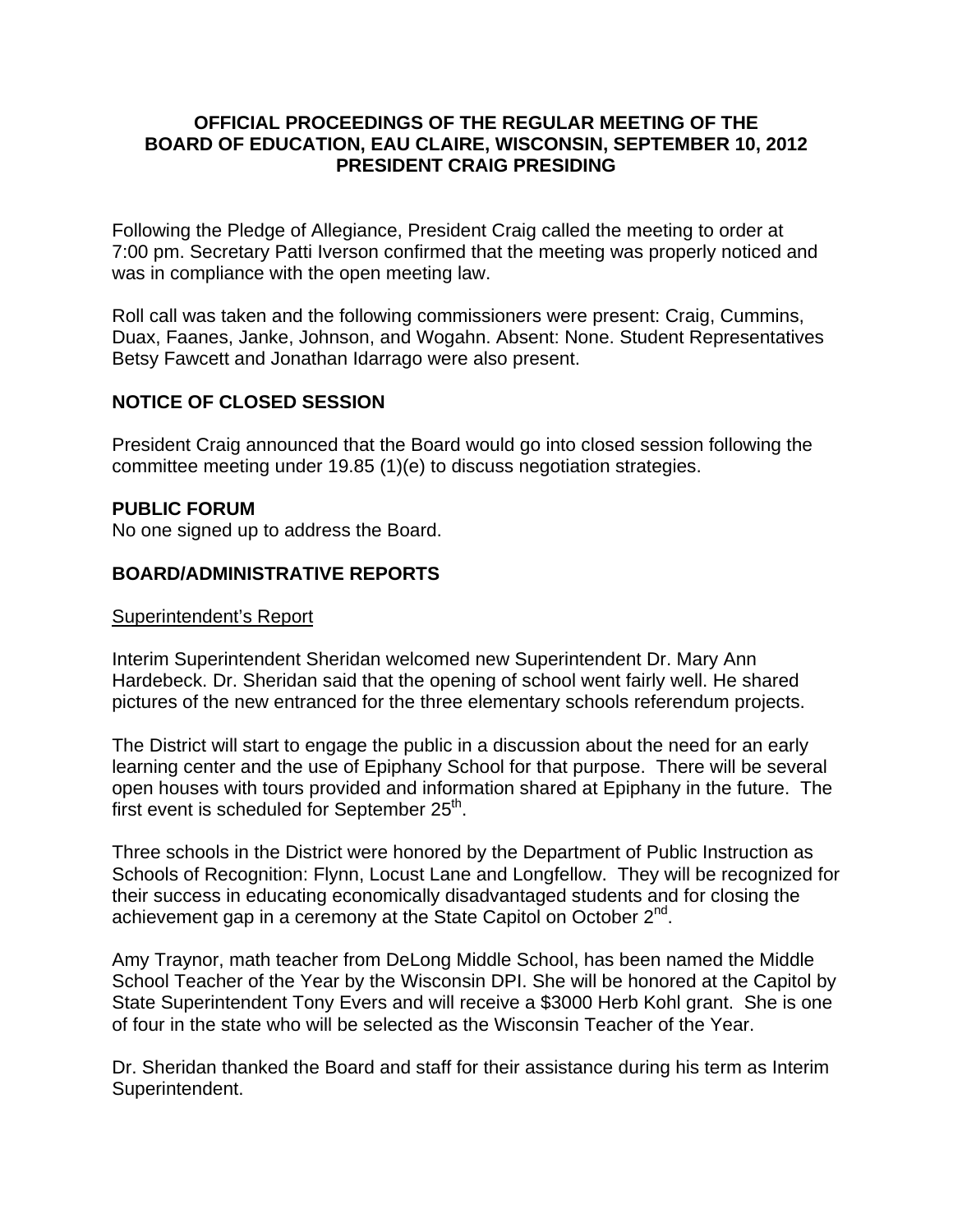# Communication to Superintendent/Board President

President Craig was pleased to welcome Dr. Hardebeck and extended gratitude to Dr. Sheridan for his leadership in the interim.

## Student Representative Report

Com. Duax introduced the new student representatives: Betsy Fawcett from Memorial and Jonathan Idarrago from North. Both students expressed thanks for the opportunity to work with the Board.

### Other Reports

### *Policy and Governance Committee*

The committee is working on the equity policy and will bring a draft for the Board to review at the next meeting.

### *Budget Development Committee*

There was no report.

# **CONSENT RESOLUTION AGENDA**

Consent Resolution #1 to approve Closed Session minutes from August 14, 2012, was pulled from consideration.

Com. Cummins moved, seconded by Com. Faanes, to approve the consent resolution agenda consisting of the following items:

- The minutes of Board meeting of August 20, 2012 as mailed.
- The minutes of closed session of August 20, 2012, as revised.
- The matters of employment of September 10, 2012, as presented.

Consent resolution agenda items approved by unanimous roll call vote.

Regular meeting adjourned.

Submitted by Patti Iverson, Board Secretary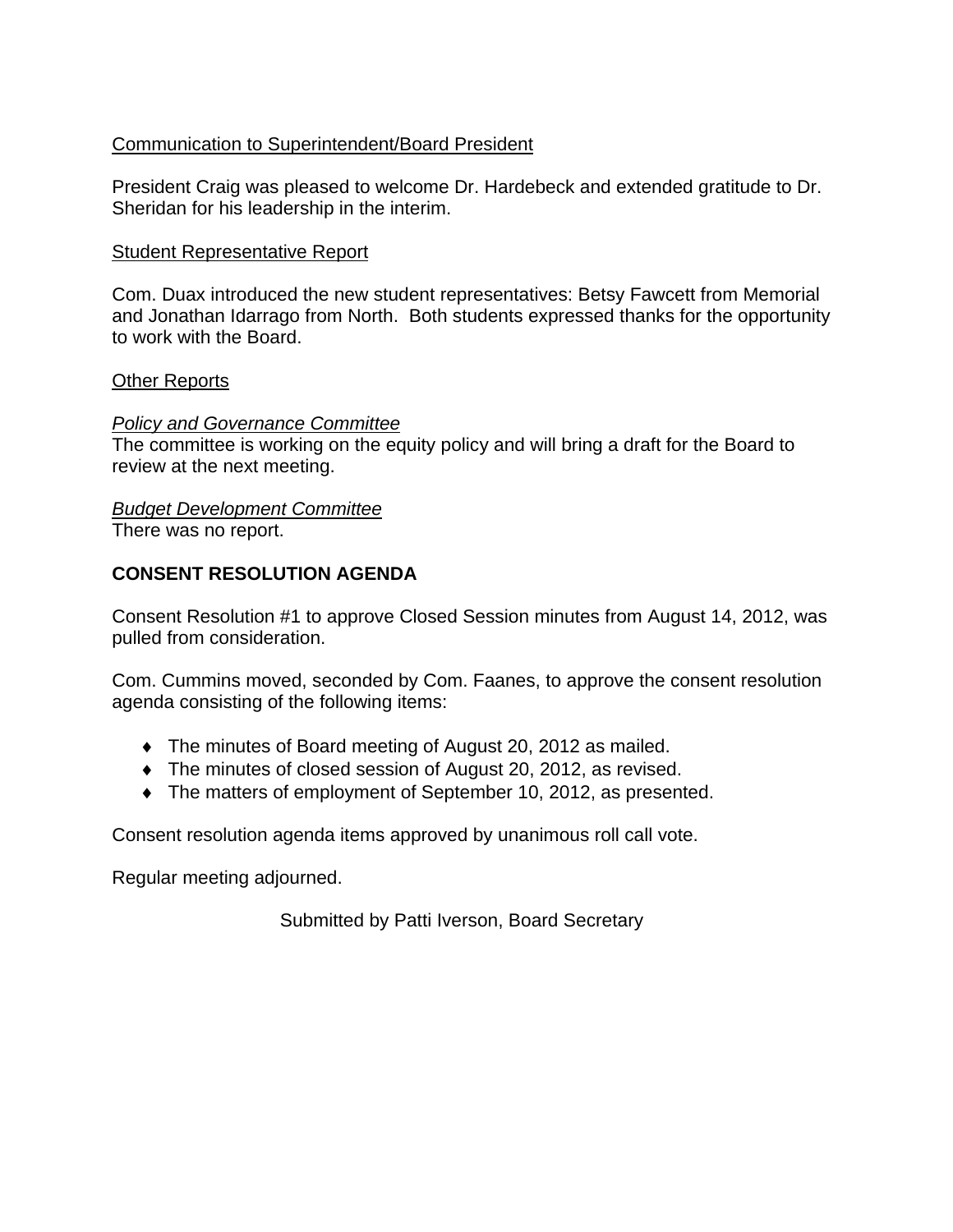#### **COMMITTEE MEETING BOARD OF EDUCATION – EAU CLAIRE, WISCONSIN SEPTEMBER 10, 2012**

1. Call to Order – Committee Meeting

Board Members present: Craig, Cummins, Duax, Faanes, Janke, Johnson, and Wogahn. Absent: None. Student Representatives Betsy Fawcett and Jonathan Idarrago were also present.

- 2. Committee Reports/Items for Discussion
	- A. Employee Handbook Revisions

Executive Director of Human Resources Kay Marks stated that as directed by the Board, a Grievance Committee was created which included representatives from all employee groups. The committee provides employees with a voice related to concerns with working conditions and other issues. As a result of meetings with the committee, several revisions were recommended for the Employee Handbook. In brief, the committee proposed the same steps outlined in the Employee Handbook Grievance Procedure minus Step 3, which is the Independent Hearing Officer step. Ms. Marks shared various other revisions. (See A) The Board had a few minor revisions that were suggested and Ms. Marks said she would make those changes.

Ms. Marks said she formed an Employee Relations Committee that will work throughout the year on managing the modifications and changes that may need to be made to the Employee Handbook. Several members of each employee group will meet as needed to address issues related to the EH.

Included in Appendix B were changes to additional language items in the handbook including adding emergency school closure language to administrators and executive assistants section, added language for childrearing leave, extended sick leave, earning sick leave, Improvement Committees and sick leave increments. Ms. Marks said she has pulled language on Employee Whistleblower Protection so she could investigate language adopted by the Board in 2007.

James Martin commended Ms. Marks Kay for involving staff in the process and being collaborative and inclusive.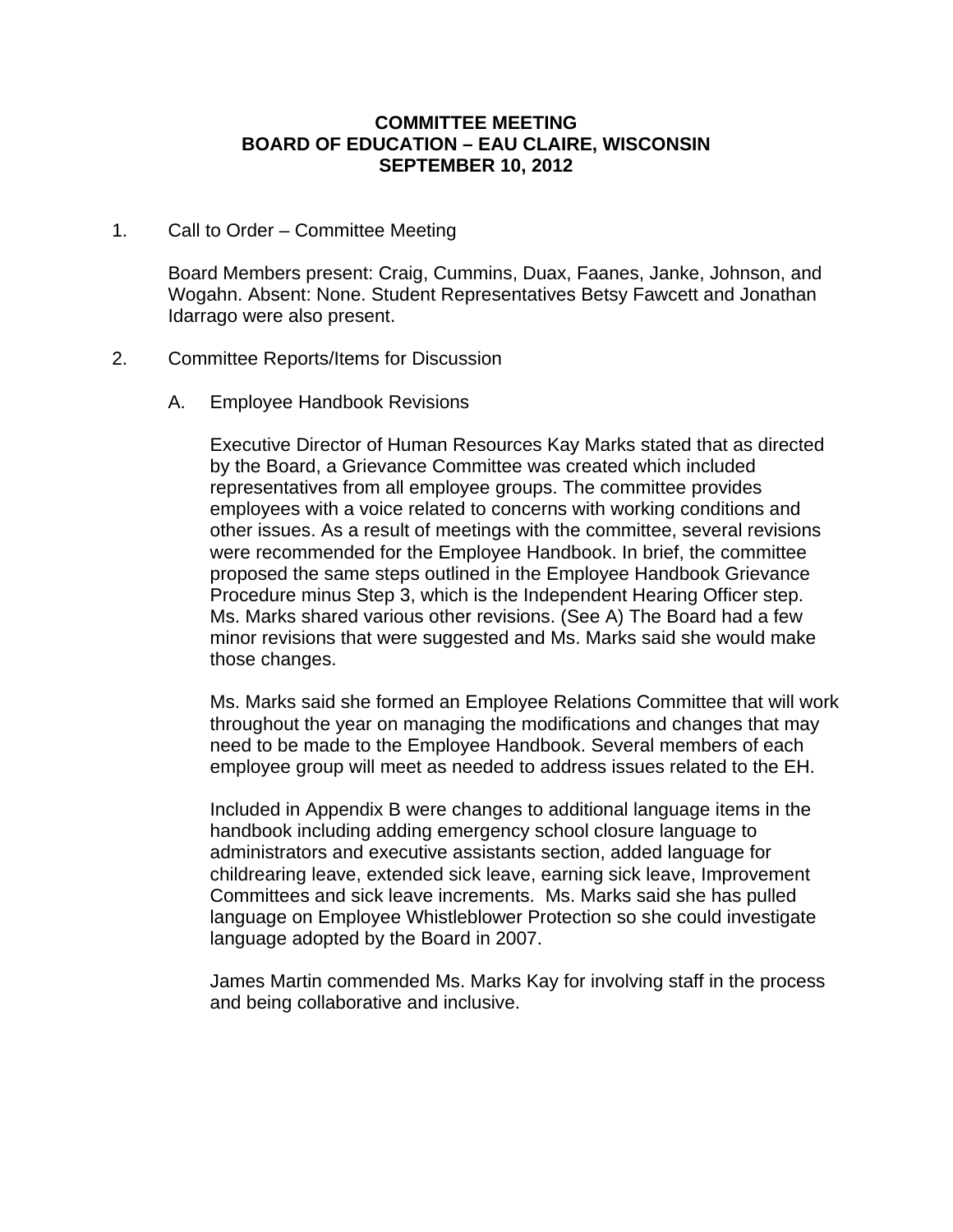B. Elementary and Secondary Education (ESEA) Waiver: Part I

Dr. Sheridan shared a document that lists presentations that will be made to the Board in the future regarding the ESEA waiver, Common Core State Standards and the new Smarter Balanced Assessment System. This presentation by administration will focus on the elements of the new report cards that have been established as part of the ESEA waiver.

Wisconsin has a new school accountability system and new report cards. The purpose of the report cards is to provide overall school performance data and is meant to inform conversations about a school's successes and areas for improvement. The report cards place a high value on integrating information used to tell the public how our schools are doing with information that gives practical guidance to schools on how to improve. With the new accountability system, schools will receive a report card each year. The report card will give the school's accountability score on a 0 to 10 scale and its associated accountability rating. There are five rating categories, and a school's rating will determine what level of support the school will receive.

The implementation timeline for Wisconsin's college and career readiness initiatives was shared. In addition the Board reviewed an Interpretation Guide and samples of report cards.

Schools and districts will be held accountable for outcomes in four priority areas that comprise sub-scales of the index: student achievement, student growth, closing the achievement gap, and on-track to graduation and postsecondary readiness. The Comprehensive Accountability Index has replaced ESEA's Adequate Yearly Progress system. Ms. Dimock explained the Accountability Index.

Schools will receive the first round of report cards later this month. Parents and staff will be informed about what went into the scores and the different components and indicators.

- 3. Request for Future Agenda Items
- 4. Other Business

The Board will receive copies of the 2012-2013 budget the week of September  $17<sup>th</sup>$ . The budget will be discussed by the Board on September 24<sup>th</sup> and approved on October  $1^{st}$ . A public hearing will be held on October 22<sup>nd</sup> at 6 p.m. and the Board will be asked to adopt the budget following the hearing.

5. Motion to go into Closed Session